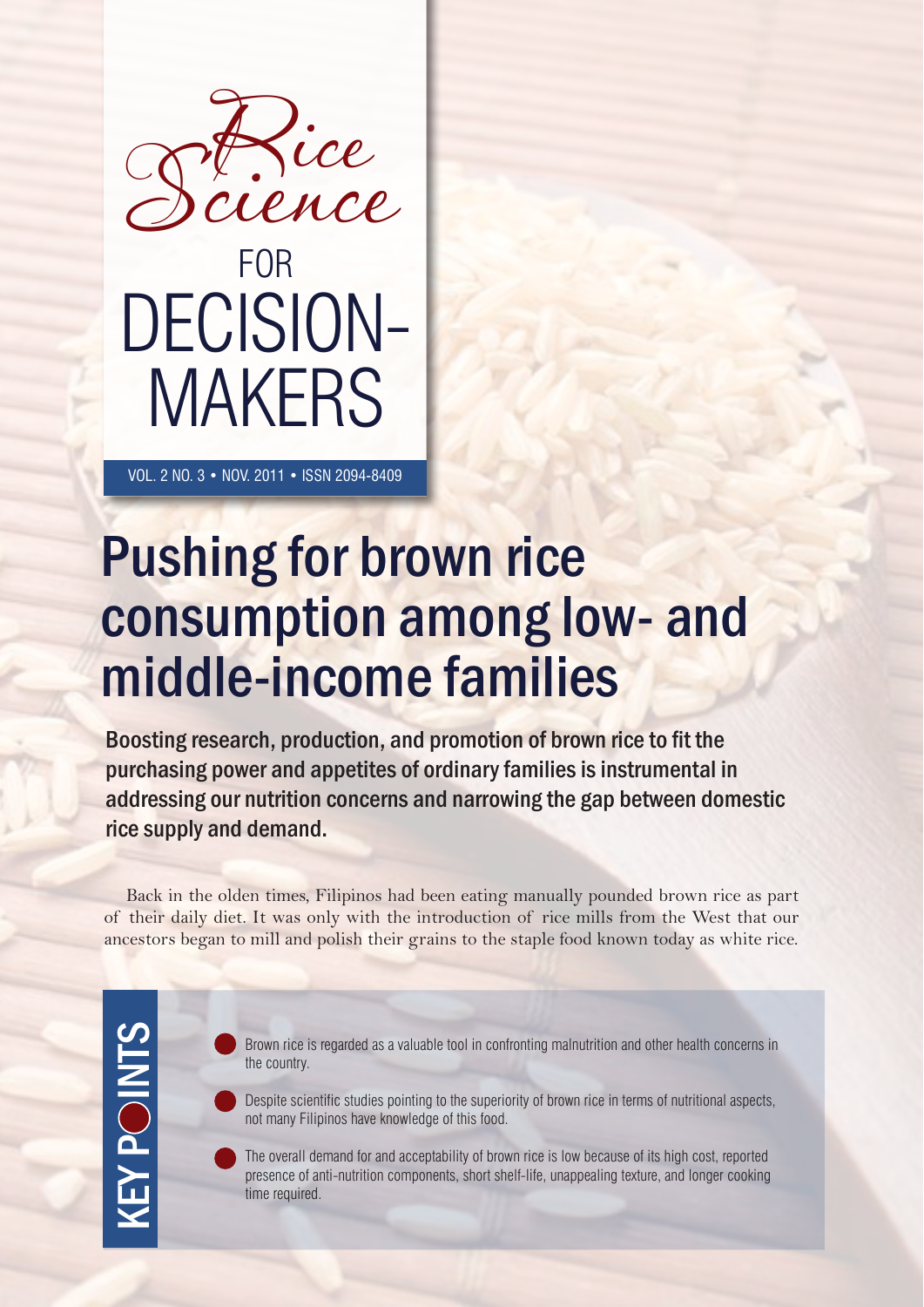#### What is Brown Rice?

Brown rice is a whole grain cereal produced by removing only the hull or husk using mortar-andpestle or rubber roller (dehuller) milling machine. It is known as *pinawa* in Pilipino but labeled either as brown, unmilled, or unpolished rice. The bran layer (darak) that is not removed gives the grain its brown color and retains its high levels of soluble fiber, antioxidants, and other vitamins and minerals. When the bran is removed, it becomes well-milled or white rice.

#### Nutritional and Health Aspects

Brown rice is considered to be a lost health food. The past decade has seen a boost in brown rice research revealing more of its nutritional characteristics and reviving interest in promoting it as main staple.

According to Juliano, the nutrient profile of brown rice is superior to milled rice in terms of protein, fat, B vitamins, dietary fiber, vitamin E, minerals, and antioxidants (see Table).

| Nutrient composition of brown rice and milled rice. |  |  |  |  |
|-----------------------------------------------------|--|--|--|--|
|                                                     |  |  |  |  |

| <b>Nutrient</b>                      | Amount per 100 g<br>at 14% Moisture |                    |  |  |  |
|--------------------------------------|-------------------------------------|--------------------|--|--|--|
|                                      | <b>Brown Rice</b>                   | <b>Milled Rice</b> |  |  |  |
| Energy Content (kJ)                  | 1520-1610                           | 1460-1560          |  |  |  |
| Energy Content (kcal)                | 363-385                             | 349-373            |  |  |  |
| Crude Protein (g)                    | $7.1 - 8.3$                         | $5.8 - 7.1$        |  |  |  |
| Crude Fat (g)                        | $1.6 - 2.8$                         | $0.3 - 0.6$        |  |  |  |
| Crude Ash (g)                        | $1.0 - 1.5$                         | $0.3 - 0.8$        |  |  |  |
| Total Dietary Fiber (g)              | $2.9 - 4.5$                         | $0.7 - 2.7$        |  |  |  |
| Crude Fiber (g)                      | $0.6 - 1.0$                         | $0.2 - 0.5$        |  |  |  |
| Available Carbohydrates (g)          | 73-87                               | 77-89              |  |  |  |
| Sugars (g)                           | $0.8 - 1.4$                         | $0.1 - 0.5$        |  |  |  |
| Phytic Acid (g)                      | $0.4 - 0.9$                         | $0.1 - 0.2$        |  |  |  |
| Phosphorus (g)                       | $0.17 - 0.43$                       | $0.08 - 0.15$      |  |  |  |
| Phytic Acid P (g)                    | $0.13 - 0.27$                       | $0.02 - 0.07$      |  |  |  |
| Iron $(mg)$                          | $0.2 - 5.2$                         | $0.2 - 2.8$        |  |  |  |
| Zinc $(mg)$                          | $0.6 - 2.8$                         | $0.6 - 2.3$        |  |  |  |
| Thiamin (mg)                         | $0.3 - 0.6$                         | $0.02 - 0.17$      |  |  |  |
| Riboflavin (mg)                      | $0.04 - 0.14$                       | $0.02 - 0.06$      |  |  |  |
| Niacin (mg)                          | $3.5 - 6.2$                         | $1.3 - 2.4$        |  |  |  |
| Folate $(\mu q)$                     | 16-20                               | $6-9$              |  |  |  |
| Vitamin E, $\alpha$ -tocopherol (mg) | $0.6 - 2.5$                         | $< 0.10 - 0.30$    |  |  |  |

*adopted from Juliano, 2010*

Because of its bran, brown rice carries more nutrients than white rice. When whole rice grain is mill-polished, it loses much of its original nutrient



content. Moreover, brown rice has y-oryzanol, an element that helps reduce plasma cholesterol but increase high-density lipoprotein (HDL) cholesterol level, and acts as an antioxidant.

Several studies assert that brown rice is beneficial to health. Health experts claim that a diet with whole grains, like brown rice, can reduce the blood pressure of non-hypertensive people with high cholesterol and risks of cardiovascular diseases such as heart disease, hypercholesterolemia, and stroke.

Brown rice, too, has plenty of phenol, which is said to be effective in fighting cancer (Hudson and colleagues, 2000) and in reducing the risk of diabetes (Harvard School of Public Health, 2010).

However, most studies on brown rice benefits were done *in vitro* (outside the body)*.* More clinical studies are therefore needed to strengthen the health claims associated with eating brown rice.

Brown rice has drawbacks, of course. Juliano in 2010 identified four anti-nutrition factors that lurk in brown rice, namely: trypsin inhibitor, hemagglutin (lectin), oryzacystatin, and allergic proteins. Phytic acid has anti-cancer and antioxidant properties but it significantly lowers iron absorption, making BR not suitable for Filipinos with iron-deficiency anemia.

Fortunately, laboratory tests show that these anti-nutrition elements in BR are denatured during the cooking process. Phytic acid can be reduced or neutralized using several methods such as soaking and fermentation.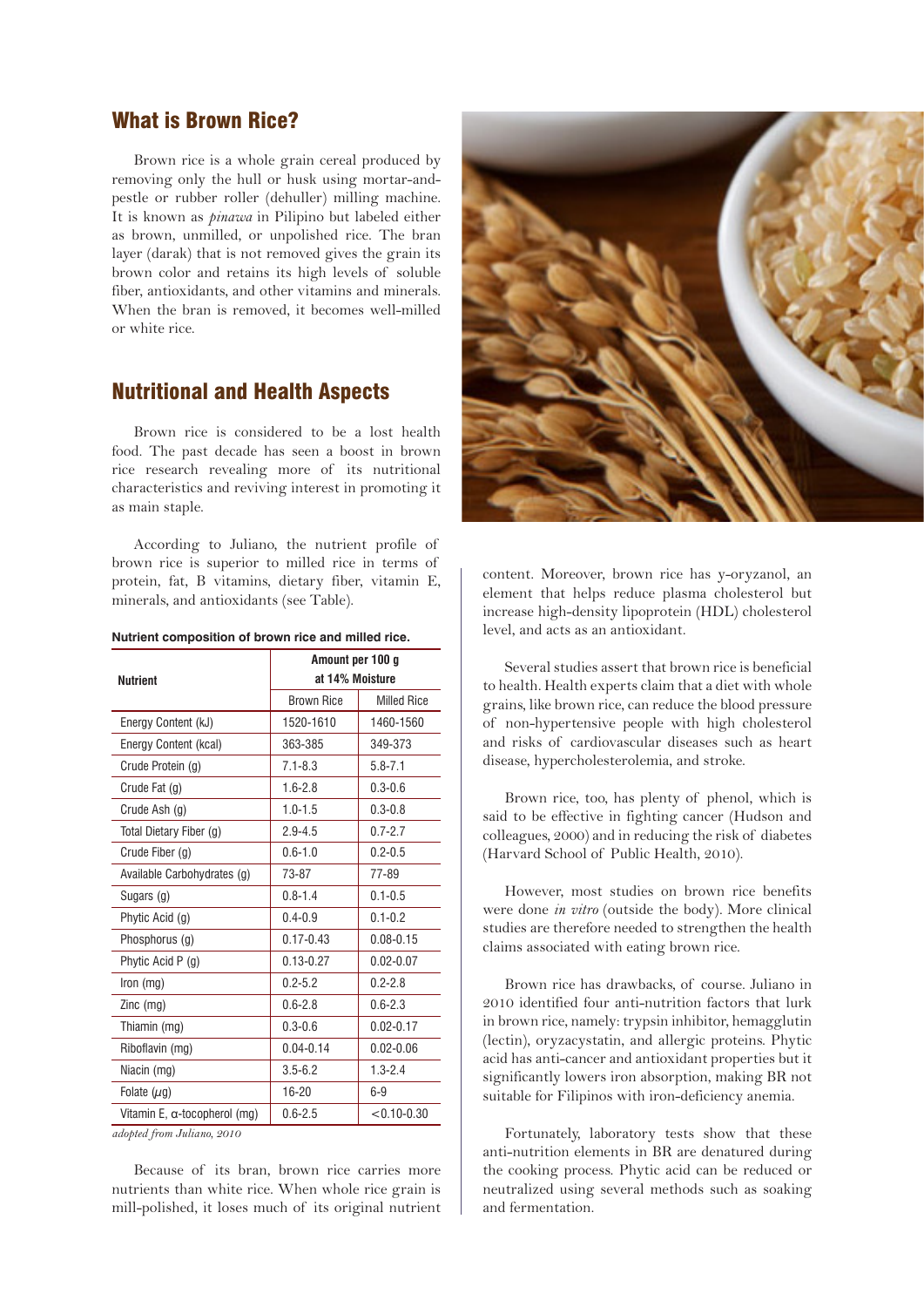

#### Production and Utilization

Rice production in the country is increasing (Francisco, 2011), yet the threat of growing rice utilization persists mainly because of rising population and per capita consumption.

Given the country's struggle for rice selfsufficiency, the government resorts to strategies that can increase the volume of *palay* produced per unit area and maximize edible milled rice from the produce.

Brown rice has 10% higher milling recovery than white rice. This would result in about 1.2 million metric tons additional edible rice supply (Andales, 2011). Francisco (2011) projects that if all Filipinos would eat brown rice for breakfust, lunch, and dinner just once a month (36 meals a year), our rice importation would shrink by an average of 50,000 metric tons per year, valued at US\$20.32 million (or P812.81 million) savings yearly.

Increasing brown rice production and consumption will also lessen milling expenses as brown rice requires shorter processing time. Polishers and whiteners used in white rice production will not be necessary anymore.

If all Filipinos would eat brown rice for breakfast, lunch, and dinner just once a month (36 meals a year), our rice importation would shrink by an average of 50,000 metric tons per year, valued at US\$20.32 million (or P812.81 million) savings yearly.

### Challenges Confronting the Brown Rice Market

Brown rice has low market demand on account of its high cost, short shelf-life, unappealing texture, longer cooking time requirement, and presence of anti-nutrition components. Also, not many are fully aware of the benefits that can be derived from eating brown rice. With low demand, producers are discouraged to supply in large quantities resulting in inaccessibility.

Brown rice is costly due to lack of appropriate processing equipment and high cost of packaging material that can ease shelf-life problems. Inappropriate processing equipment prolongs brown rice production.